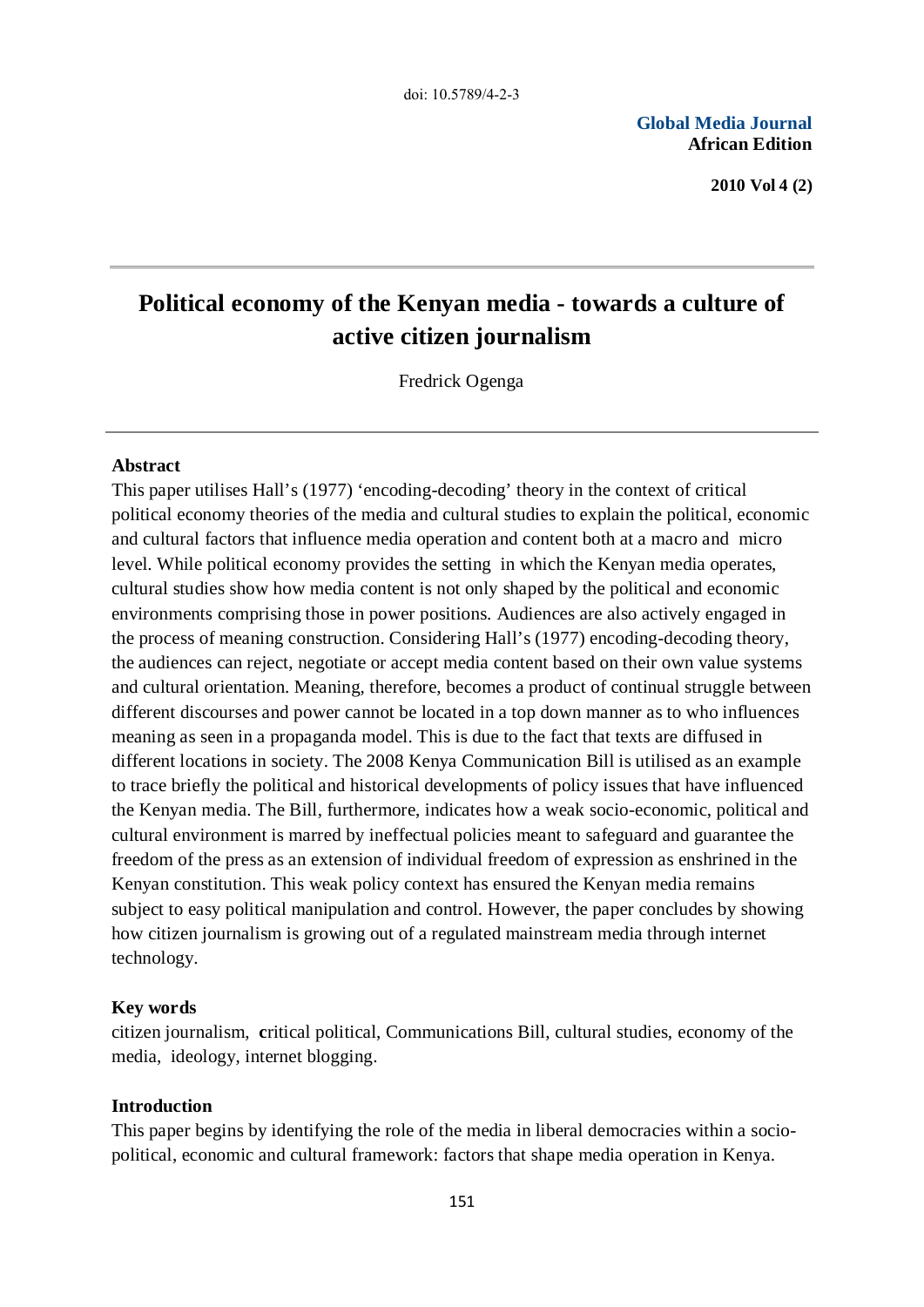Issues such as media ownership and political factors influence media content and the manner in which the Kenyan media operates both at a macro and micro levels.

At a macro level, political factors include media ownership and control. Here political leaders, through their privileged position, manipulate content through funding, using their privileged position as official sources and imposing media regulation, censorship and legislation

At a micro level, the critical political economy of the media includes ideologies of journalism and various professional routines and work practices that inform the daily recycling of commercial news content on the one hand. On the other hand there are investigative journalistic practices, as well as the media fulfilling a watchdog role in a liberal democracy to safeguard against a return to an authoritarian influence and as a condition for its very legitimacy.

The paper later departs from the question of how the media operates,and the content therein, and moves to audience responses and their power and ability to influence and shape the very same content - content that is being mediated, as opposed to, a top down classical Marxist ideological approach of political influence exercised by political leaders, especially those that form the government of the day.

The paper, therefore, recognises the complexity in defining a relationship holistically and solely influenced and determined by political and economic factors. The paper thus introduces the idea of culture and the struggle for meaning in public space (the media) through hegemony and negotiated consent. However, the paper agrees that hegemony is a product emanating from heavy contestation of different ideas. The media should therefore be considered as the arena that creates a platform for debate on different socio-economic and political thoughts. It should thus operate freely and represent this diversity of thought. If the media succeeds in doing so, then it is a move towards democratic advancement.

However, due to the power of politicians, emanating especially, from a colonial institution, the media is often threatened, censored and gagged in the name of national interest or state security or even cultural values. This appears to be the case in Kenya. In such a situation then, the citizens/audiences find alternative arenas such as the internet to debate contentious issues of public interest. The search for a free public space for freely expressing their thought can increase an active participation in what has now been known as citizen journalism considering that the mainstream media is owned and controlled by few people who have privileged access to the mainstream media, are in power positions and have the material capabilities of controlling cultural capital. The paper concludes by suggesting how the increasing growth of internet blogging could be a product of a societal struggle in the construction and mediation of political, social and economic and cultural experiences in Kenya through the media in an attempt to understand or come into terms with reality.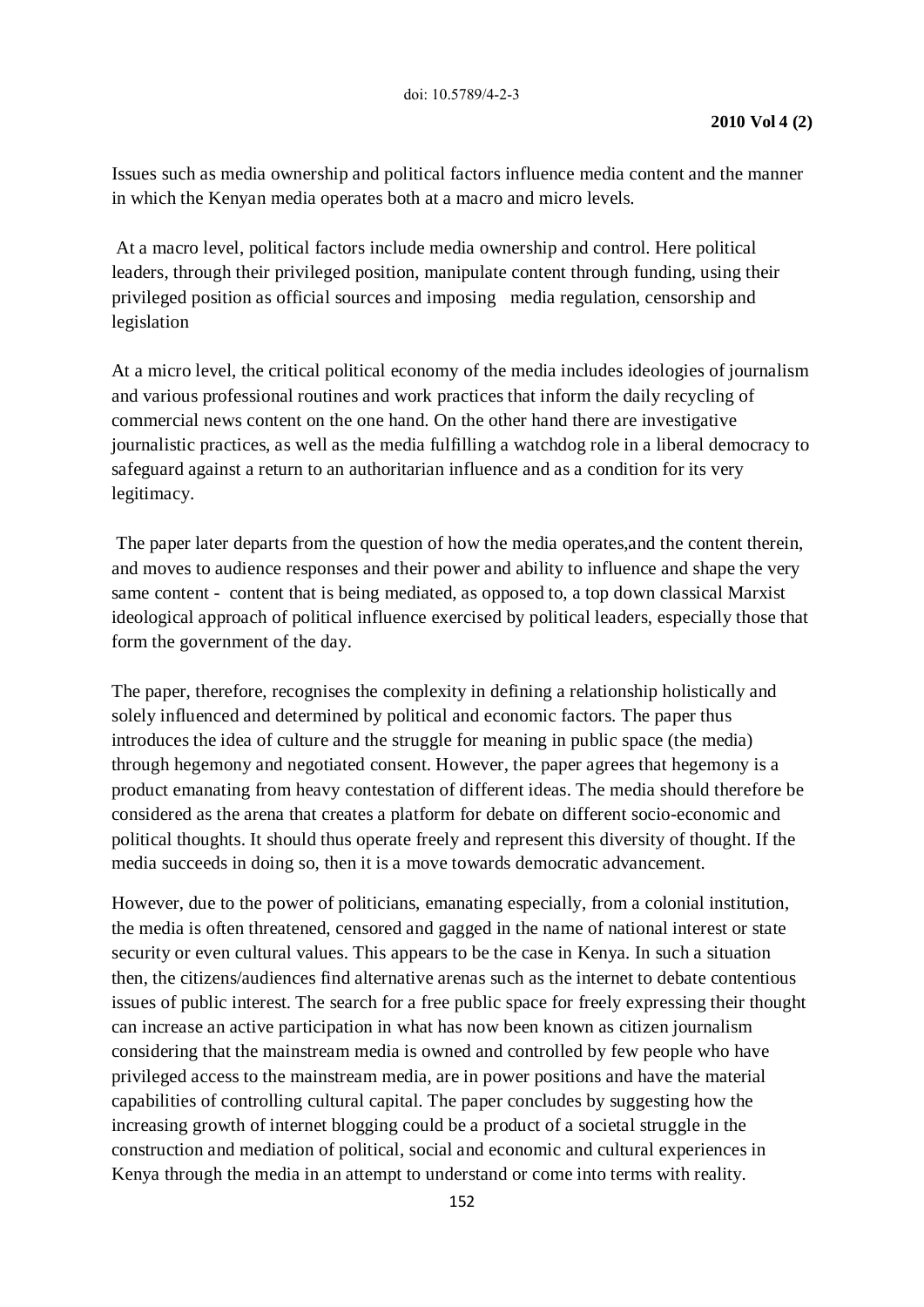#### **The media in liberal democracies**

The media in liberal democratic countries acts as a watchdog and a custodian of human rights as a condition for its very existence. Liberal democracy thus implies a low degree of political control of the media and a high degree of tolerance among political elites for the unwelcome and critical things which journalists in such systems will write and say. A liberal democratic political system demands journalistic criticism of elites as a condition of its legitimacy. Critical and pluralistic journalism is viewed as a safeguard against the possibility of a return to the authoritarian rule and as a watchdog against the abuse of political power (McNair, 1998 :83) and ( Ogenga, 2008). The Kenyan media is assumed to operate under liberal democracy.

Political system largely determines the political culture. Considering the Kenyan context, critical political economy of the media indicates that the media, under a liberal democratic arrangement, has some degree of autonomy and freedom to report and even criticize the government but still identifies certain authoritarian tendencies that prevail through censorship and control (McNair 1998). Political factors include the power of government officials to manipulate and exercise control over journalists through censorship and media regulation in a given occasion in order to safeguard national interest or national security, and sometimes selfish political interests. Journalists are supposed to hold politicians accountable for their actions and expose corruption.

Leftist critics of liberal democratic political systems, however, see the freedom to attack the ruling class as opposed to being symbolic and employing superficial attacks on the management of capitalism, which, by removing the rotten apples from the barrels, ultimately serves to strengthen the system and its inherent inequalities (McNair 1998). Journalists have an economic relationship with the state, this is in cases where the political apparatus has control over sources which can be employed as a means of exercising pressure.

Although the Kenyan media can be said to have a legacy of colonial inheritance, like many other media in Africa (see Kariithi 1994), it has been structured along the western commercial model. The argument is that the Kenyan media, due to its structure, operates as a commercial industry in the business of manufacturing content with a user value that can appeal to the target market,

McChesney (2003) and Williams (2003) argue that Economic factors/ market forces impact on the media in ways in which it becomes an industry. The media therefore operates as an economic institution in the business of cultural production. Journalists come up with news stories that will encourage readership and therefore sell the readers to advertisers. In a sense, media owners are in a position to control the kind of news stories that will appeal to their readers interests and at the same time not offend advertisers. This can sometimes lead to sacrificing journalistic freedom, creativity and integrity at the altar of owners and advertisers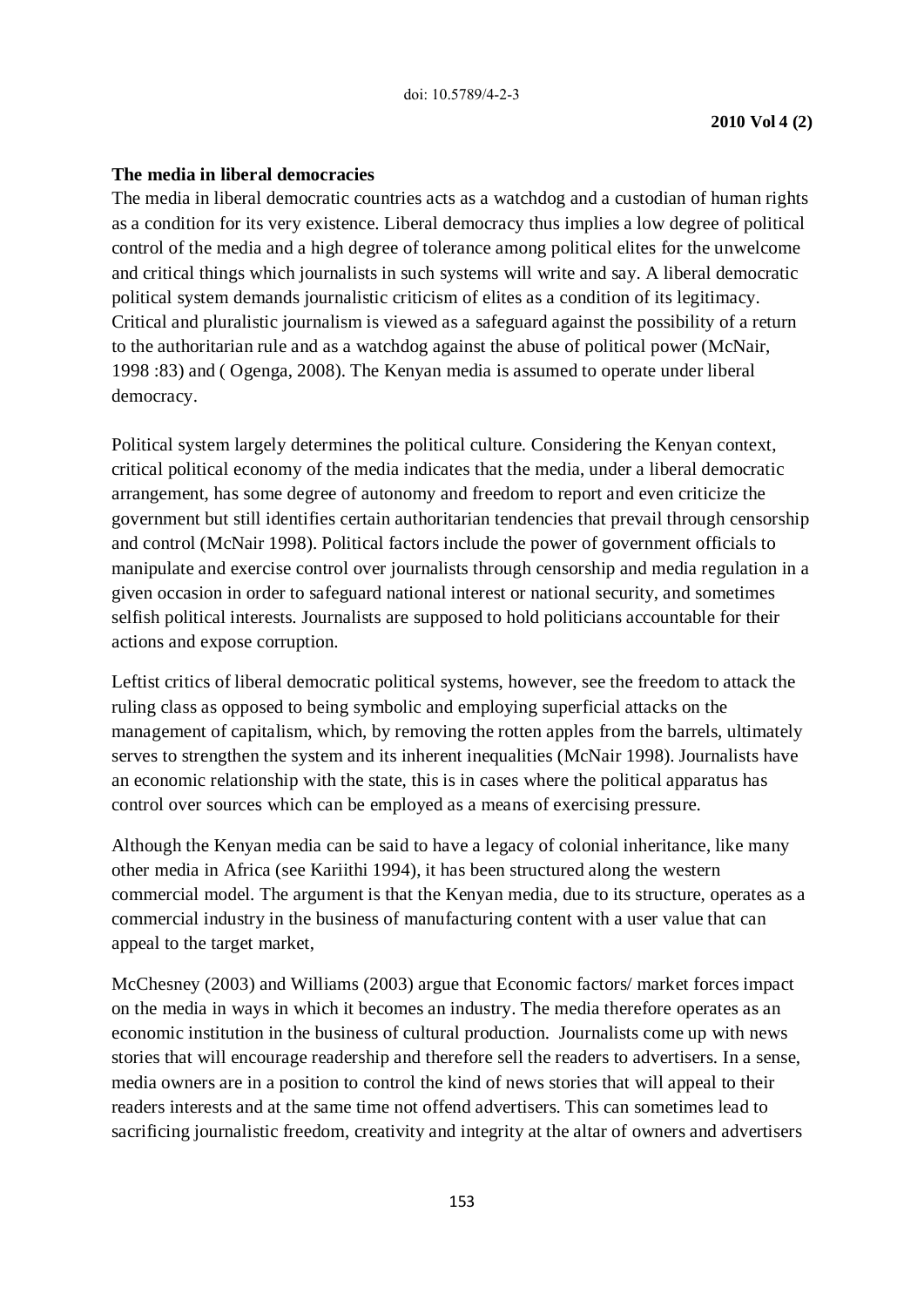who exert a major influence in the content. Journalists for instance, cannot afford to give negative publicity to their advertisers.

Considering the discussion above on market forces, suffice it to argue that in Kenya politics are considered newsworthy and often politicians who scoop the lions share as sources in news stories are relied upon by journalists when covering events leading to some form of framing and stereotypical representation of issues. Of course the more credible the source, the more likely the source will be utilised in the process of news construction.

#### **Political economy of the media**

This involves the idea of media ownership, the media market and financial support. The manner in which the media operates is shaped by their owners, the market environment and the financial support. In this environment, the media manufactures cultural content that sustains the system 'capitalism' (see Curran, 2000b; Chomsky, 2003). The media is in the business of maximize profits just like any other business organization in capitalism (Williams, 2003; Mc Chesney, 2003; Mosco, 1996; Hesmondhalgh, 2007). Central to this argument is the idea that the product or the content of the media may be shaped by corporate interests, basically, interest of the owners. Media owners ensure they appoint journalists who share the same ideologies as theirs in the market driven system into managerial position to sustain their interests and the interests of a particular class (Ramaphosa, 1999). News and investigative reports that journalists produce have a value attached to it for maximizing profits (Chambers, 2000). The media is thus obliged to meet the needs of owners, the audiences; advertisers as well as media employees by employing a delicate balance between these stakeholders (Picard, 1989). This obligations influence media content (Gandy, 1997).

Mbeke (2008) argues that the Kenyan media has never been in a comfortable position with regard to the political, economic, technological and social environment. Often the media environment has been politicised and little has been done in terms of policy to address issues that could lead to a stable, independent and critical media. The media environment has been volatile, one that gives room for the bullying and gagging of the media whenever the media strives to function as a watchdog in exposing government scandals and other issues of public interest.

In Kenya, like many other media outlets in Africa, the government, for instance, owns the Kenya Broadcasting Corporation in terms of public broadcasting. There is also a good number of private ownership of the media especially through the dominant Nation Media Group. But is this all we need? The political and economic environment in which the Kenyan media operates therefore possibly influences the manner in which the Kenyan media operates. Unravelling agendas and competing interest in this political and economic environment can give insight into understanding how the Kenyan media operates for policy proposals on how it can be transformed. This environment demands that the media conforms to pressures from politicians on one hand and the audiences and advertisers on the other. The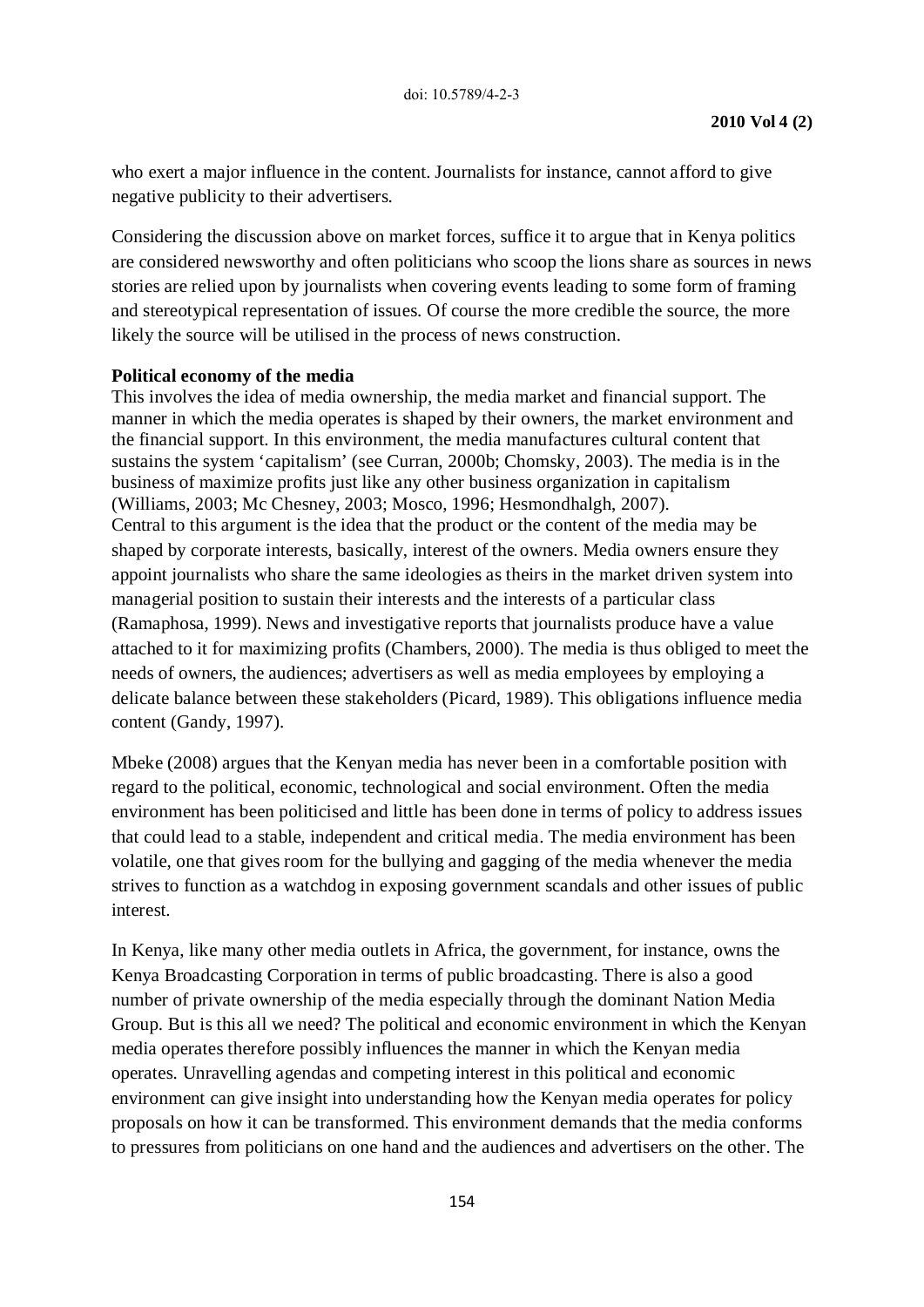environment is characterised by friction that can sometimes lead to framing, propaganda and distorted representations. This kind of distorted representation raises theoretical concerns in the idea of realities and meaning in the minds of the Kenyan audience.

## **What do such kinds of media representations mean to the Kenyan audience?**

The encoding – decoding model (Hall 1977) in cultural studies indicates how audiences can reject the content of the media and come up with an oppositional, resistant or negotiated response when decoding or receiving media content. As a structuralist, Hall argues that audiences contribute in the production of meaning and will decode media messages based on their own socio-cultural and economic contexts that shape their realities. Although the media has the capacity to build consent from a hegemonic perspective, this consent is struggled and fought for by the ruling class to ensure that the existing or prevailing social relations are maintained. In the crisis of hegemony, Gramsci argues that force becomes a last resort to win the consent of the proletariat. However, as we shall later see in this Kenyan case, the citizens are fighting back through the very same tool that is being censored by engaging into citizen journalism through internet blogging. In addition technological traits and developments in media are increasingly being seen to influence traditional mainstream journalism, a factor that poses a new challenge to the mainstream media if not the government. How then can the government regulate internet users and blogging for instance and make sure their regulation is practical? This is another thesis in itself and beyond the scope of this paper. If this seems to be the case in Kenya though, why contest the media?

## **Contesting the media in Kenya.**

Jurgen Habermas in Fraser (1992) highlights how the media is a constant arena of battle in democracy by the elite because of the significant influence that it has in representing meaning and ideologies. Economic power from a classical Marxist perspective, takes on the power to control and shape reality through mediated ideas. Althusser (1971) and Gramsci (1971) have viewed the media as ideological state apparatuses and recognise their influence in building hegemony and spreading ideology. In the reigns of Lenin and Hitler, when technology and modernisation was improving, the concept of mass society was born. Mass society was considered a threat to closed conservative societies because the mass exercised enorrmous influence into public opinion and threatened the existence of the state by breaking down the structures of a closed society into a sort of global culture commonly referred to as mass culture.

From a Karl Marx perspective in the 1970s the concept of mass, a culture of consumption, was capitalised in terms of advertising content, circulation and sales and the media played a big role in popularising certain capitalistic needs based on commodities and assets and the means to satisfy those needs through creating demand for the commodities and the assets. Ultimately, the popularisation of needs including false needs in capitalism by the media was to make profits and sustain capitalism- a system that ensures the media continues to make profits: and words such as 'fetishism' were born.

However, from a cultural studies approach, the audiences still remain intelligent, as Hall 1977 explains, and are always critical of whatever content they receive from the media. Audiences are increasingly involved in the process of media representation by the manner in which they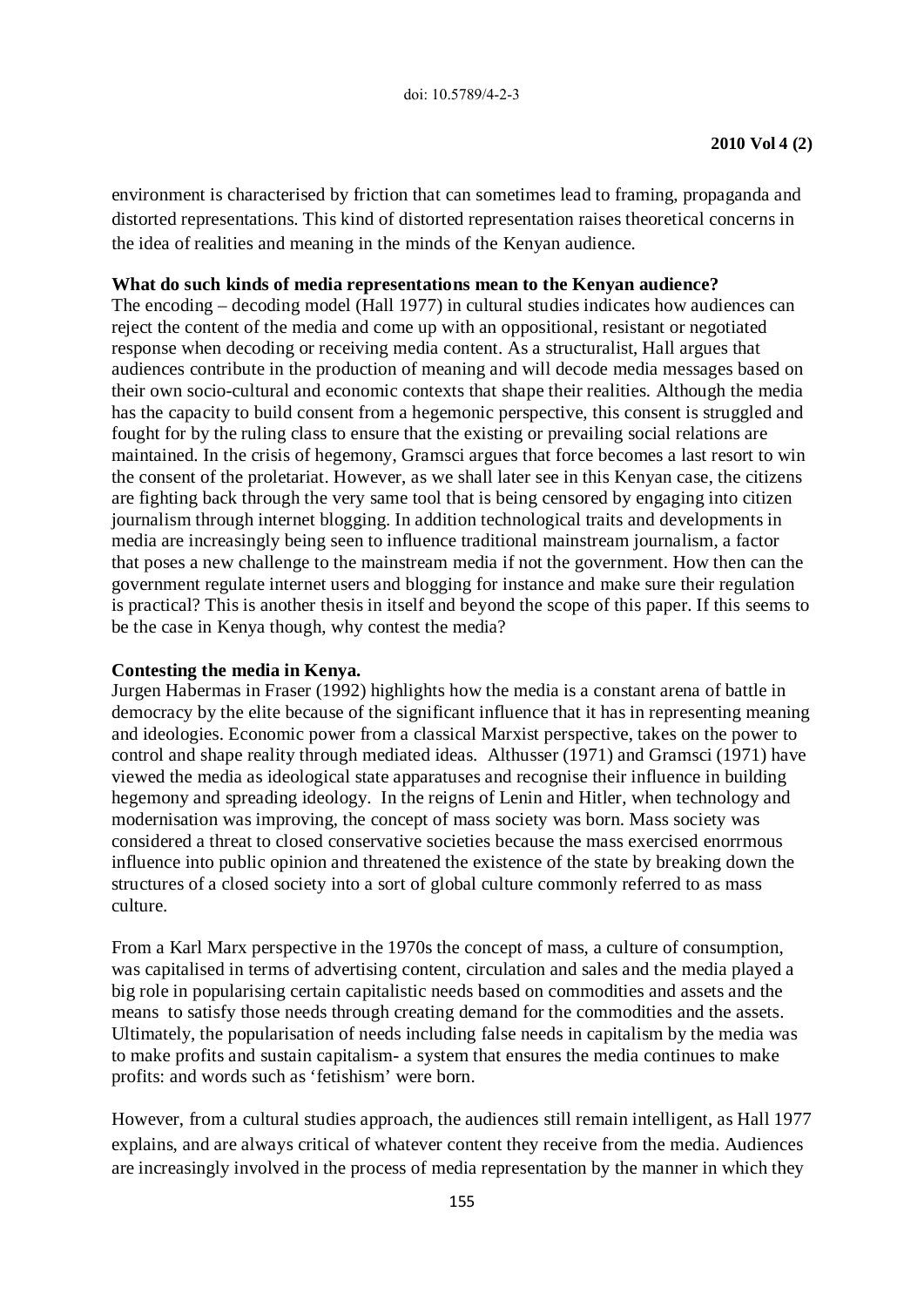decode various meaning from any media content. Furthermore modern media technologies like the internet give room for immediate feedback and interactivity which broaden the scope and quality of debates about challenging issues that citizens are faced with such as poor governance, corruption, crime, HIV/AIDS and hunger.

If media owners on one hand exert some degree of control and influence to the media and the content, ensuring that the media largely reproduce their ideas, as explained through political economy and the audiences on the other hand are intelligent enough to reject such contents or give them a variety of readings within the cultural study context, why then did the Kenyan media Amend the Kenyan communications Bill?

At this point, it is important to look at the circumstances that led to the Amendments:

- 1. An election crisis in 2007 that ensured a state of emergency was declared on the media due to its extensive coverage of the entire process and the controversial results
- 2. A critical media in 2008 that exposed members of parliament as fat cats and big spenders who refused to pay taxes and did not care about their constituents.
- 3. A robust coverage of the civil society activities such as human rights and other groups, and the controversial debates on extrajudicial killings later evidenced through the deaths of the Director of the Oscar Foundation Kamau Kingara and programme coordinator Paul Oulo.

All the three points seem to be excellent in terms of how the media in any democracy has to operate, critical of the activities of the state as a condition of its legitimacy. Why then is the Kenyan media loosing independence and appears to be very vulnerable and cannot stand its ground in the midst of such excellent coverage?

## **Policy setbacks**

In retrospect, the Kenyan media has suffered setbacks in term of various acts of parliament and amendments based on the socio-economic and political context of particular eras of its existence. For example historically, the Kenyan media during the Kenyatta era (1962-1978) was highly monitored and the factors that shaped media law and policy included the urgent need for national unity and development, political rivalry and ideological issues surrounding media ownership. The independent government was intolerant towards the press and enacted the Official Secrets Act in 1968 to deal with a series of leaks that made the government vulnerable to political pressure (Mbeke, 2008).

Amongst the issues that influenced president Moi's attitude (1978-2002) towards the media was the attempted 1982 military coup, economic recession that led to international monetary Fund structural Adjustment programmes and popular agitation for economic and political liberalisation and globalisation. However, these forces were too powerful for Moi's government to contain leading to further Amendments that led to greater liberalisation.

Kibaki's administration (2003-2008) had a difficult relationship with an independent, assertive and watchful media in Kenya: for instance the media exposure of Anglo leasing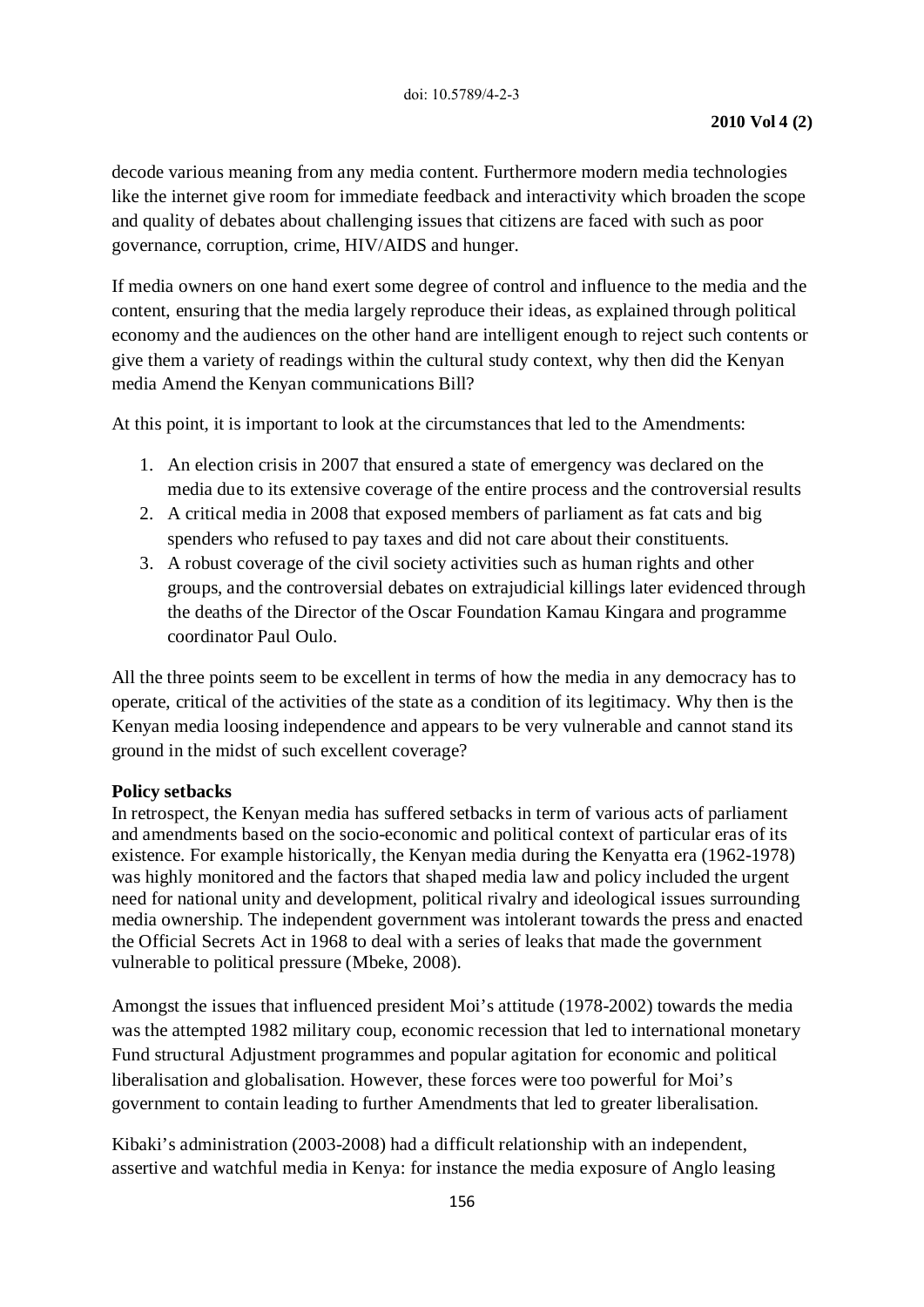scandal, low public rating, a hostile media and a formidable Orange Democratic Movement opposition. Kibaki's government succumbed to pressure and changed tack towards the media (Mbeke 2008) creating the Media Council of Kenya for the conduct and discipline of journalists and the media as a mechanism to provide self regulation of the media. The Council was financed by the government and the members appointed by the government. In other words, Kibaki created a control mechanism underscoring the political economy argument and the capacity of politicians to exercise influence and control of the media through state machinery as McNairs 1998 indicates.

The Media Council of Kenya was responsible for the banning of all live broadcasting during the flawed election results in 2007and formed a task force to investigate the conduct of the media during elections (Mbeke 2008). It is important to note that although the government seemed to have been tolerant of the Kenyan media in the recent past it has undermined development in some media forms, for example: the reluctance to support the development of community media and broadcast in vernacular languages because of its fear of empowering citizens in a way that would challenge its hold on power and demand good governance (Mbeke 2008) thus denying Kenyans the crucial recipe for an ideal democracy - pluralism and lingual multiplicity - to embrace the spirit of Kenya as a nation.

Embarking on Mc Nair's (1998) arguments, that under a liberal democratic arrangement, while the media has some degree of autonomy and freedom to report and even criticize the government in liberal democracies, there are still certain authoritarian tendencies which can be identified that prevail through censorship and control (McNair 1998). This can be done through various amendments and laws that curtail freedom of expression such as what the Kenyan government did recently. Consequently, there are political forces that have emerged in Kenya and are now shaping the environment in which the Kenyan media is operating through the Kenya Communications Amendment Bill 2008 and the Kenya Communication Amendment Act 2008, assented to by president Kibaki. These will go a long way in influencing the content of the media for as long as it remains an Act of parliament. However there is some hope with proposals to amend it through the consultations of various stakeholders including media professionals and human rights groups.

## **What is contentious about this Bill?**

An item on the BBC news Friday 2 January 2009 answers the question with a piece entitled: *Kenyan President Mwai Kibaki has signed into law a media bill that journalists say will curtail press freedom.* 

By creating the space for the minister of communications to issue future policy guidelines to the Commission on issues of a general nature related to the provision of this act, the Kenyan government has created a powerful mechanism for manipulating the media given the politics of political patronage that have since plagued the Kenyan government. The Bill can thus be manipulated by political interest group for the purpose of pursuing selfish political interests considering that the object and purpose for which the commission is established is to 'license' and 'regulate' postal information and communication services in accordance with the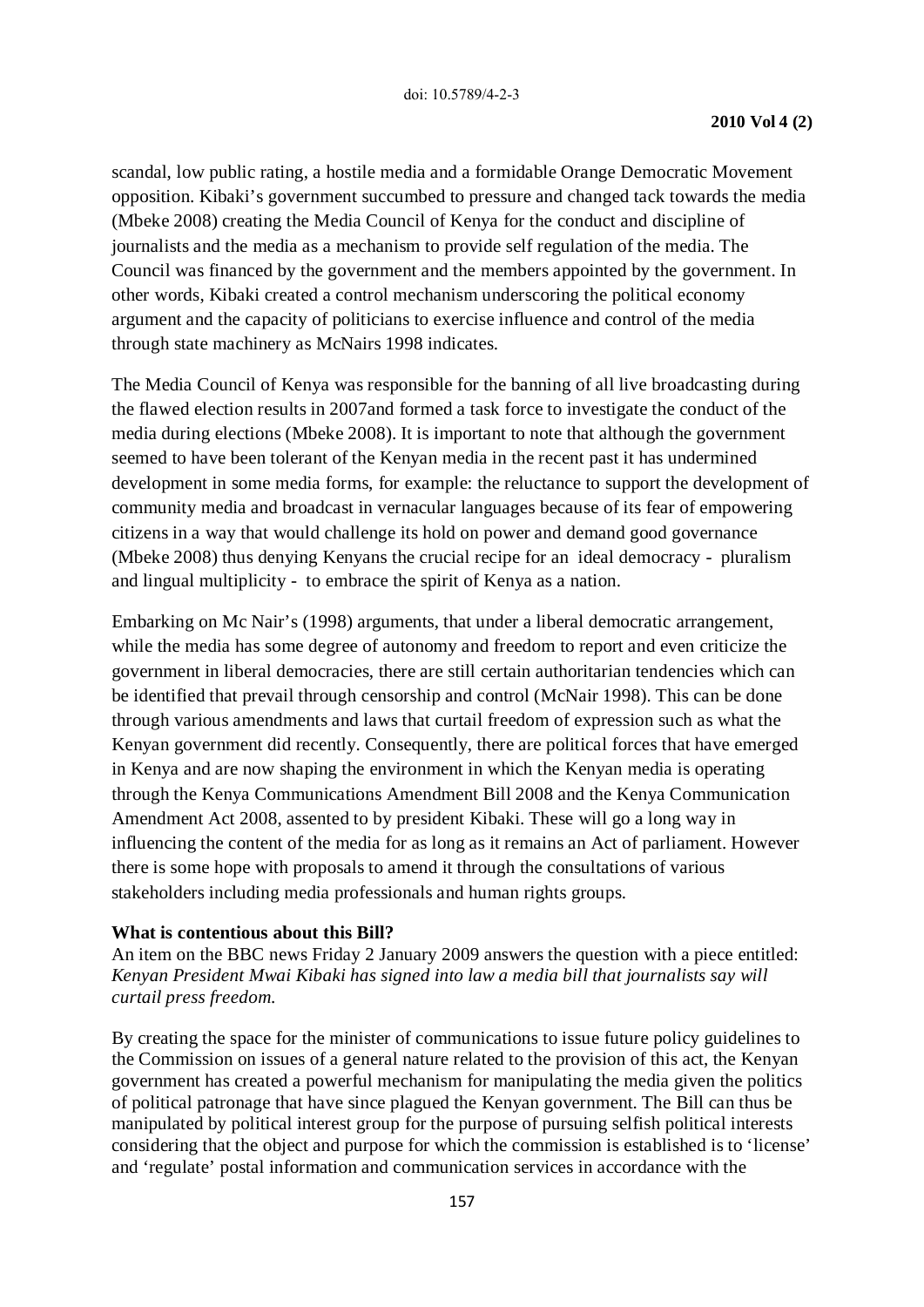provision of this act. This act, furthermore, contradicts itself in the new sections that are inserted under section 5 as 5B which state that 'Except as provided for under this Act or any other law, the commission shall exercise its functions independently of any person or body'. Of course this is not practical in Kenya for reasons that I have just mentioned above. The inclusion of yet another contradictory Amendment of section 6 states that 'at least seven other persons, not public officers appointed by the minister, shall form part of the commission however the minister will still have power regarding these seven representatives'. Clearly there is much power vested in the minister, and naturally absolute power, especially considering that the law gives the Kenyan authorities the power to raid media offices, tap phones and control broadcast content on the grounds of providing national security. The Kenyan Communications Amendment Bill gives the state power to raid media houses and control broadcast content. Justifying McNair's 1998 argument on state censorship president Kibaki defended the Bill by stating that regulating the electronic media would promote and "safeguard our culture, moral values and nationhood". There is no doubt and as McNair 1998 observes that this is a perfect example of the authoritarian tendencies that are still visible even in liberal democracy that curtail freedom of expression. Although the Kenyan government has insisted that it is committed to press freedom, the countries' media has feared for its independence since a 2006 raid on a TV station and newspaper offices.

## **So, what next?**

Theoretically the argument is that any attempt to use national security of the state or national interest or moral values and nationhood to make it difficult for citizens to receive or impart information in terms of freedom of expression amounts to censorship no matter how much the benefits of such a move might outweigh the losses. This is according to structuralists; constructionists like McNair (1998); Williams, ( 2003).

However contentious the Bill might seem, the truth is that it is now law. Although the move might be seen as a way of censoring the media and therefore limiting discourses around socio-economic and political challenges facing the country. It might have just opened another public sphere, 'public space' for debating the very same issues through improved internet technology like blogging, mixit and facebook. Although we hardly come across heavy criticisms and hard hitting factual questions directed to our leaders by journalists through traditional mainstream media like TV, radio and print, the online publications are doing it through citizens.

The citizens are increasingly developing a brand of journalism through internet blogging to debate issues among themselves, since politicians seem to be beyond their reach through mainstream channels. Harbermus in Fraser 1992 claims that real freedom and democracy demands a free press and plurality of thought and the internet has created a space for such pluralism. The 2008 Kenya Communications (Amendment) Bill is surely pushing even more

Kenyan citizens to actively become critical journalists, little wonder at the height of the post election violence internet bloggers in Kenya kept the world informed.

Conclusively, private companies and individuals should continue investing in ICT, taking advantage of government subsidies on computer technology to ensure more people, especially in the rural areas, are connected. The long-awaited SEACOM and the East African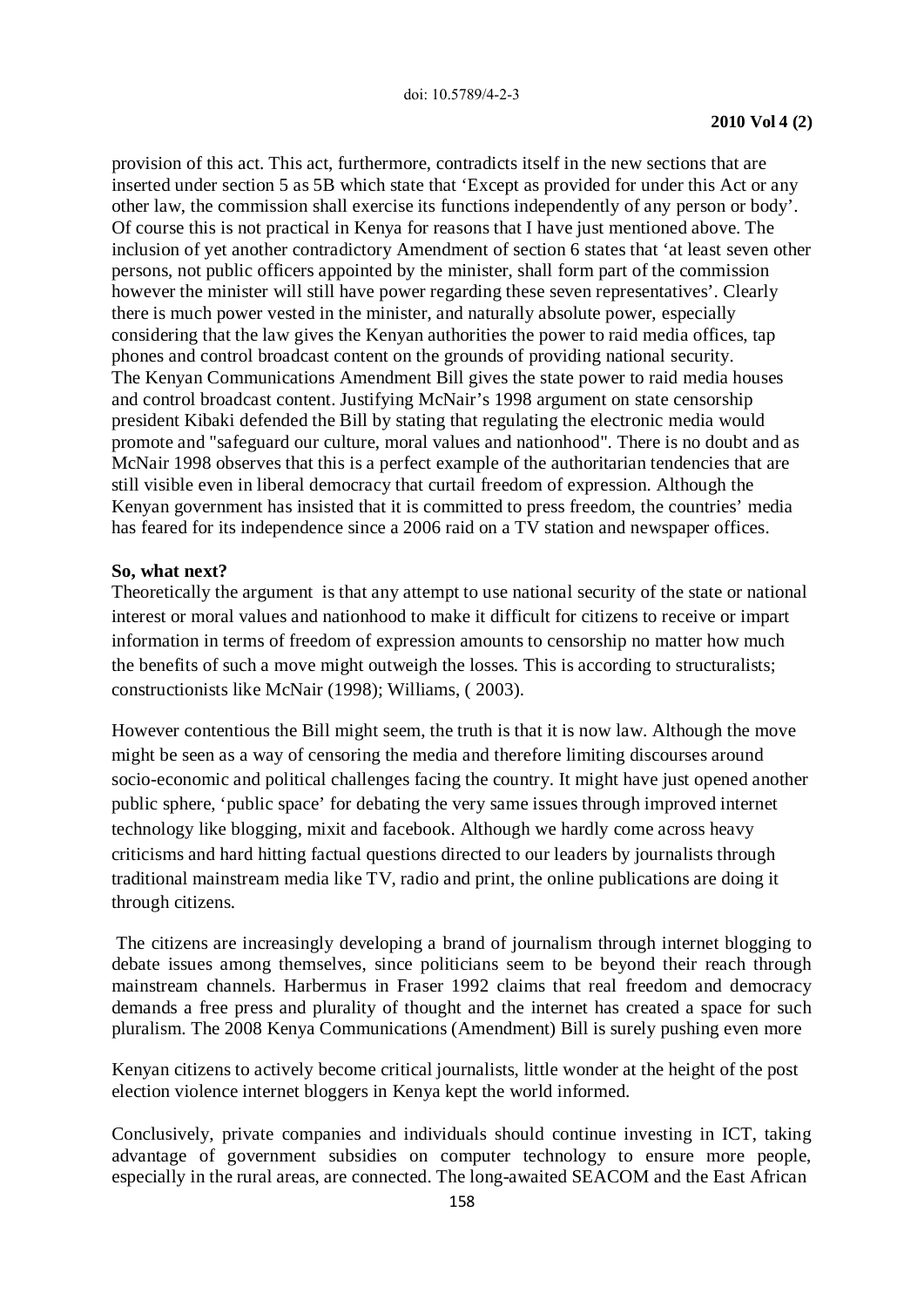Marine System (TEAMS) fibre optic undersea cable that has officially been launched in Kenya is a commendable move. The 5,000-kilometer TEAMS cable, for instance which starts in Fujairah, UAE, and runs to Kenya under the Indian Ocean, is expected to cut telecommunications costs across the continent and make it easy to invest not only in the information business, but cut down logistical and research costs among small, medium and big companies .

The government should also review sections of the Communication Bill that challenge freedom of expression and amend them, the government must also come up with better policies concerning media ownership and change colonial inherited policies in the media industry that have got no significance given the current socio-economic and political dynamics. The government must create a favourable environment to attract investments in communications and media technology. It must promote community media especially radio broadcasting to empower citizens who in turn will make them more accountable. Most importantly, it must give room for plurality of ideas through encouraging media diversity and encouraging active participation in civil and other human rights societies. It should exercise some degree of responsibility in terms of regulating the media by including media owners and representatives when formulating such agendas. It must therefore come up with policies and laws that respect the rights to freedom of expression and promote diversity through non discriminatory languages. Most of these issues are presumed to be addressed in the new constitution.

## **Appendix 1 Citizen Journalism**

Refer to the following excerpt from Kenyan bloggers about the Media Bill and the perception of an intelligent audience which does not always necessarily agree with everything the media says as Hall (1977) indicates:

http://bankelele.blogspot.com/2009/01/media-bill-2008.html

"…Can we focus on specific issues in a constructive manner? What are the pros and cons of this bill and how do they measure up against each other?"

"What exactly is objectionable in the Communications Amendment bill? Why is it objectionable? Does it invalidate all other benefits of the bill? What is the proposed alternative?"

[1/03/2009 6:32 PM](http://bankelele.blogspot.com/2009/01/media-bill-2008.html?showComment=1230996720000#c208666412617277875) 

[MainaT](http://www.blogger.com/profile/12266497232119983697) said...

"Good summary. You missed out opening of letters by Posta which they can do without specific pretixt.

" Its a very poorly drafted law with many parts colliding or mixing others. Sec88 is now reality-btw, it initially didn't include broadcasting equipment. All because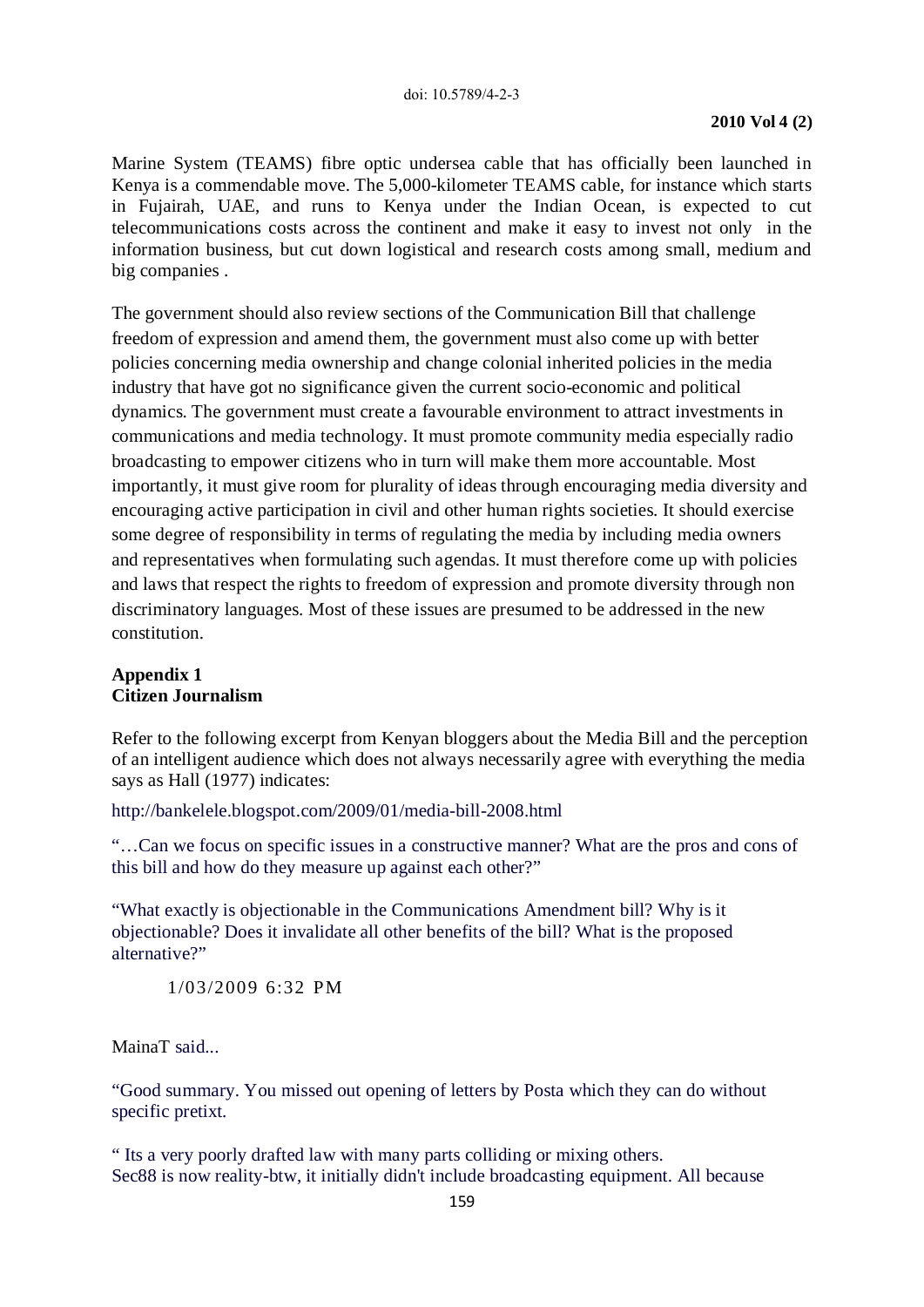Poghisio was annoyed by coverage relating to the allowances he over-ate. My understanding is that he and media had actually gone thru a draft in which he was to delete sec88 or parts of it. Majorly, the bill requires editing. Also if CCK is going to have those overarching powers, it might be prudent to have media representation."

[1/03/2009 6:39 PM](http://bankelele.blogspot.com/2009/01/media-bill-2008.html?showComment=1230997140000#c457666807668768412) 

[KE](http://kenyanentrepreneur.com/) said...

"I've long ago dissuaded myself of the notion that laws in Kenya mean anything. Why did the MP's even bother 'changing' the law when they can already get away with whatever they want:

- Lucy slaps a reporter (battery) and gets away with it
- Michuki raids a media house and destroys their equipment (vandalism) and gets away with it.
- Cholomdely kills 2 people and Amos Wako pretends to prosecute him. Does anyone believe he'll spend any significant time in jail?

"The truth of the matter is, if you have enough money and power in Kenya, you can operate above the law. We all need to stop fooling ourselves about Kenya being a law abiding state."

kenyanentrepreneur.com

[1/04/2009 1:56 AM](http://bankelele.blogspot.com/2009/01/media-bill-2008.html?showComment=1231023360000#c6966007019039647632) 

[Maishinski](http://maishinski.blogspot.com/) said...

@KE

"Exactly! I could not have put it any better myself. The so-called 'Media Freedom' is an illusion and has never existed since independence. There was no media bill when Lucy, Michuki and Arturs raided the media - with IMPUNITY.

"And the damage was great - including assault. Did they face justice? Was any one of them 'demoted'? Was there any consequence for their actions? Was there any press freedom then? In Moi days (and laws haven't changed) police could seize and destroy equipment etc. Kibaki has the same powers and can use them any time - Media bill or not! The media should stop CHEATING Kenyans about what is really happening on the ground. Our leaders and those connected to them are generally 'above the law'.

"All the AG has to do is issue a *nulle prosequi* and that's it - case closed! As long as cops can arrest you on the streets and lock you up for 'loitering', as long as colonial laws still govern us, as long as executive powers are vested in one or two individuals we cannot claim to be free!

"We need to ask tough questions and seek some painful answers. How did the bill get to the president? Who passed the bill in Parliament? Isn't it the same tax evading thugs raving at the President? Aren't the MPs really just as guilty as Prezzo for betraying Kenyans (if that is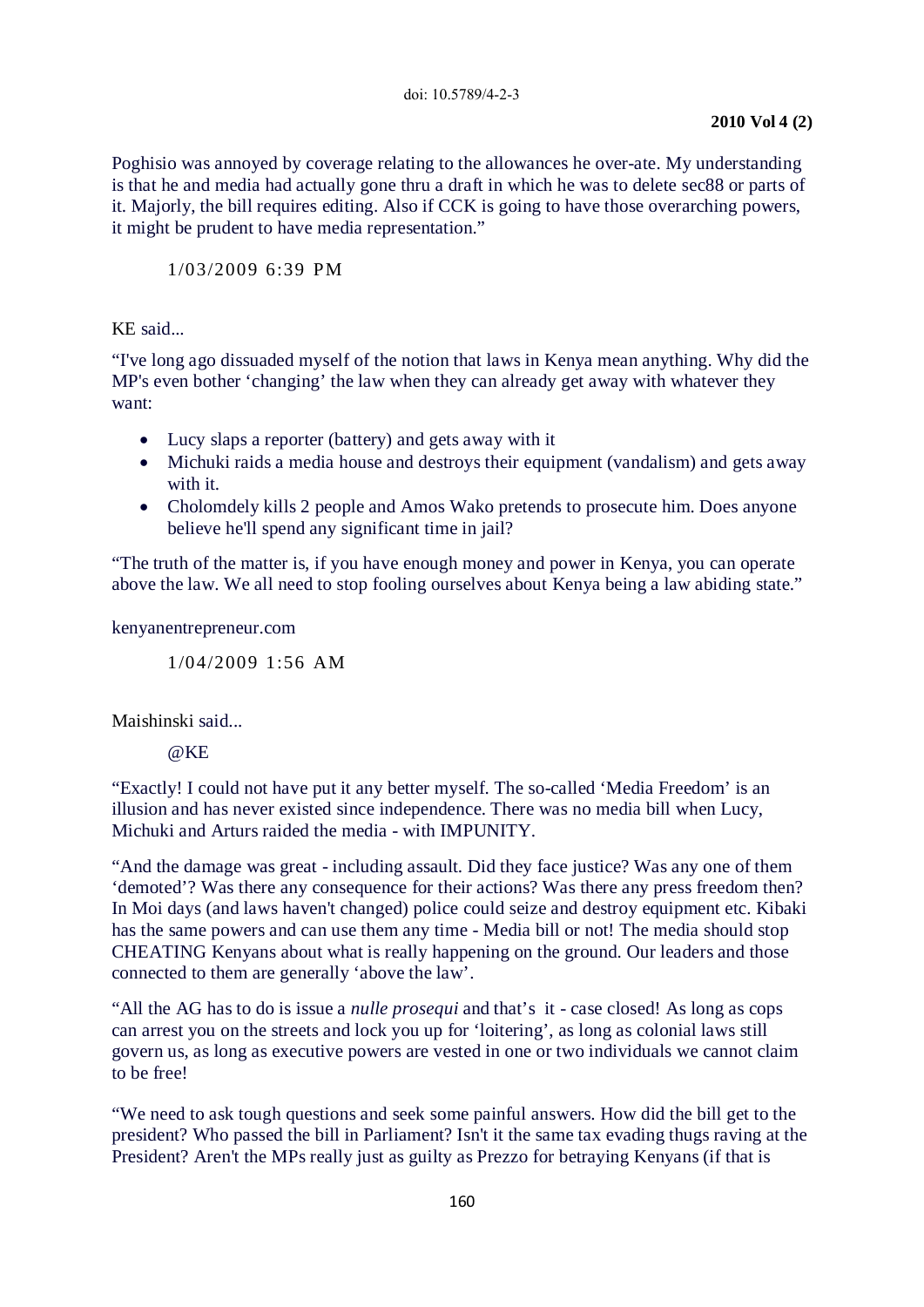#### doi: 10.5789/4-2-3

really what has happened) by failing to exercise due diligence in their work?

"Now the dumb sheep will follow their shepherds and start protesting loudly for NOTHING

(really) bringing further shame to our country. Ninety percent of those to be tear-gassed in the streets will not have read the bill (let alone analysed it rationally).

"If you were to stop a protester and ask them to specifically say what the issue is, why they are on the streets and how it can be addressed you will get the dumbest responses on this planet. Then you realise that the poor morons don't even read the papers and are, in fact, just venting about NJAA (hunger) rather than media bill.

"Consequences: External parties will see political instability... economic recovery is delayed further as investors review their position... inflation continues… food shortage.. Fast forward... May 1, 2009 - Labor day: PM walks to the dais and the same stupid sheep (now more hungry than ever) start chanting UNGA! UNGA! UNGA!

Seriously.how dumb can people get?"

[1/04/2009 8:39 AM](http://bankelele.blogspot.com/2009/01/media-bill-2008.html?showComment=1231047540000#c6654154063334142130) 

## **About the author**

Author: Fredrick Ogenga

Title: The author is currently a media consultant and analyst. He has a bachelors and a masters degree in Media & Journalism studies. He is also a freelance writer, a reporter for africanews.com, a lecturer in Media & Journalism and the founding director of *Tazama Media Consultants* closed corporate company. He is pursuing a PHD in media studies at the University of Witwatersrand.

Email address: [braco\\_od@yahoo.com](mailto:braco_od@yahoo.com)

Physical address: 48 Dekorte & Station street, Braamfontein, Johannesburg. South Africa. Cell: +27 (0) 76 0153549

Author's personal web page: [www.tazamamediaconsultants.blogspot.com](http://www.tazamamediaconsultants.blogspot.com/)

## **References**

Althusser, L. 1971 'Ideology and ideological state apparatuses', in *Lenin and philosophy and other essays* (eds). London: New Left Books

Chomsky, N. 2003.*Undersatnding power: the indispensable Chomsky*. London: Vinatge

Curran, J. 2000b. Rethinking media and democracy'. In Curran, J. & Gurevitch, M. (eds.) Mass *media and society*. London: Arnold, 120-152